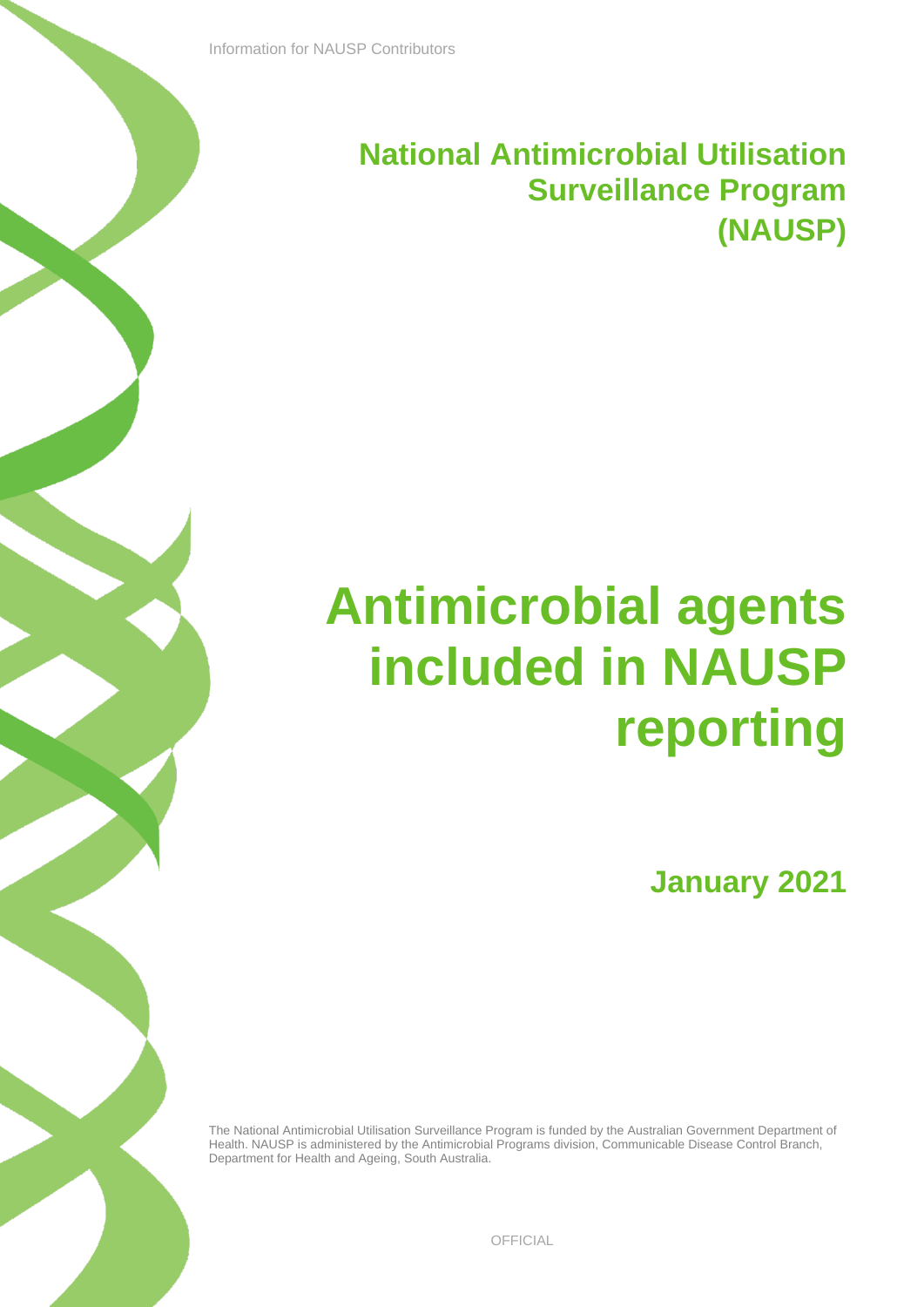#### **Introduction**

The antimicrobial agents included in the National Antimicrobial Utilisation Surveillance Program (NAUSP) that are currently used in Australian hospitals are displayed below, arranged under their anatomical main group assigned by the World Health Organization (WHO). <sup>1-3</sup> For each agent the corresponding anatomical therapeutic chemical (ATC) classification (pharmacological subgroup and chemical subgroup) and WHO defined daily doses (DDD) are displayed. <sup>1</sup> The ATC is the internationally recognised and WHO endorsed drug classification system. The DDD is "*the assumed average maintenance dose per day for a drug used for its main indication in adults*".<sup>1</sup> DDDs are displayed in grams, except where indicated.

The WHO does not assign DDDs to all products. Where a DDD has not been assigned by the WHO, NAUSP have assigned a DDD for systemic products based on available published literature. For topical agents where the WHO has not assigned a DDD, NAUSP have not assigned a DDD and there will be an "N/A" in the table below. In addition, for some agents that are included in NAUSP surveillance, there is not currently a WHOassigned ATC code - in these cases a "N/A" is listed in place of an ATC code.

Not all of the included agents are registered with the Therapeutic Goods Administration for use within Australia. Unregistered antimicrobials used in Australia are accessed via the Special Access Scheme (SAS).<sup>4</sup>

**Note: While every effort will be made to maintain the currency of this document, there may be a lag time between when a new antimicrobial is introduced and its inclusion in the following list. In general, the NAUSP aims to include all antimicrobial agents used within the Australian hospital system**.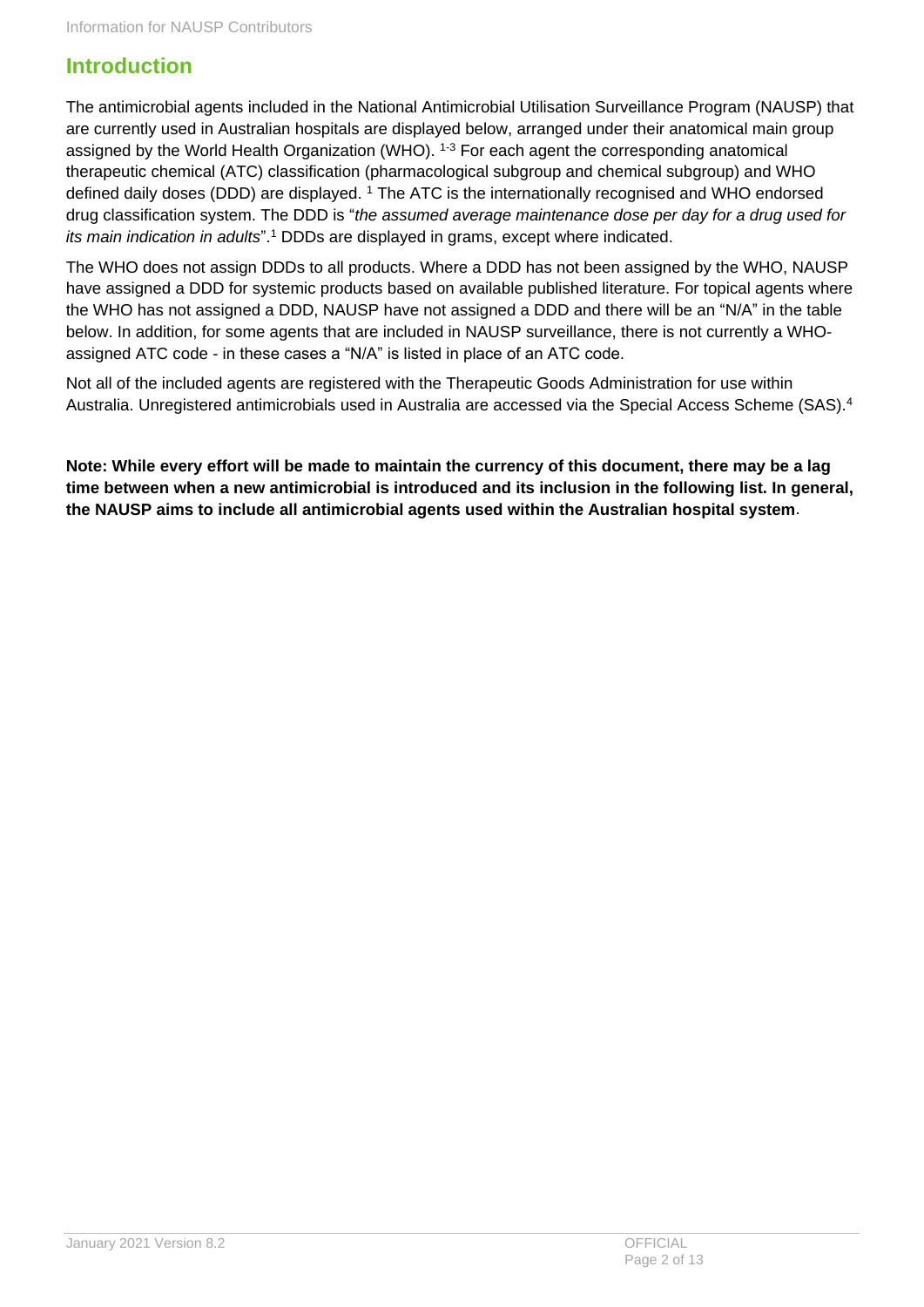Information for NAUSP Contributors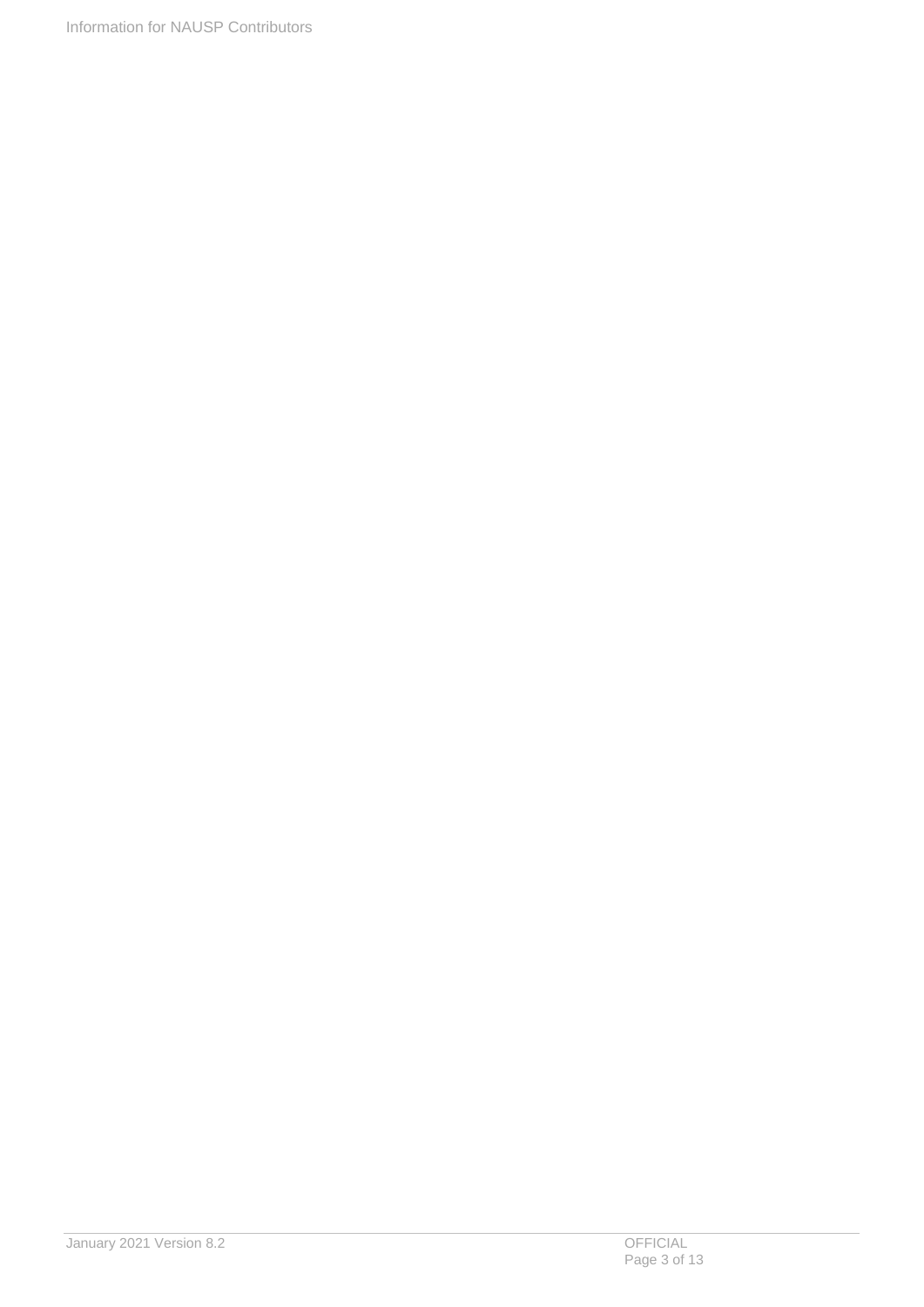### **Included Agents**

### **Anti-infectives for systemic use (J)**

| <b>Chemical Subgroup</b>                                           | <b>ATC code</b> | <b>Agent within Class</b>                 | <b>DDD</b>              | Route      |
|--------------------------------------------------------------------|-----------------|-------------------------------------------|-------------------------|------------|
| J01AA Tetracyclines                                                | J01AA02         | doxycycline                               | 0.1                     | Oral       |
| J01AA Tetracyclines                                                | J01AA02         | doxycycline                               | 0.1                     | Parenteral |
| J01AA Tetracyclines                                                | J01AA07         | tetracycline                              | $\mathbf{1}$            | Oral       |
| J01AA Tetracyclines                                                | J01AA07         | tetracycline                              | $\mathbf{1}$            | Parenteral |
| J01AA Tetracyclines                                                | J01AA08         | minocycline                               | 0.2                     | Oral       |
| J01AA Tetracyclines                                                | J01AA08         | minocycline                               | 0.2                     | Parenteral |
| J01AA Tetracyclines                                                | J01AA12         | tigecycline                               | 0.1                     | Parenteral |
| J01BA Amphenicols                                                  | J01BA01         | chloramphenicol                           | $\overline{3}$          | Oral       |
| J01BA Amphenicols                                                  | J01BA01         | chloramphenicol                           | $\overline{\mathbf{3}}$ | Parenteral |
| J01CA Penicillins with extended spectrum                           | J01CA01         | ampicillin                                | $\overline{2}$          | Oral       |
| JO1CA Penicillins with extended spectrum                           | J01CA01         | ampicillin                                | $\boldsymbol{6}$        | Parenteral |
| JO1CA Penicillins with extended spectrum                           | J01CA01         | ampicillin                                | $\overline{2}$          | Rectal     |
| J01CA Penicillins with extended spectrum                           | J01CA04         | amoxicillin                               | 1.5                     | Oral       |
| J01CA Penicillins with extended spectrum                           | J01CA04         | amoxicillin                               | $\overline{3}$          | Parenteral |
| JO1CA Penicillins with extended spectrum                           | J01CA08         | pivmecillinam                             | 0.6                     | Oral       |
| JO1CA Penicillins with extended spectrum                           | J01CA12         | piperacillin                              | 14                      | Parenteral |
| JO1CA Penicillins with extended spectrum                           | J01CA17         | temocillin                                | $\overline{4}$          | Parenteral |
| JO1CE Beta-lactamase sensitive penicillins                         | J01CE01         | benzylpenicillin                          | 3.6                     | Parenteral |
| JO1CE Beta-lactamase sensitive penicillins                         | J01CE02         | phenoxymethylpenicillin                   | $\overline{2}$          | Oral       |
| JO1CE Beta-lactamase sensitive penicillins                         | J01CE08         | benzathine benzylpenicillin               | 3.6                     | Parenteral |
| JO1CE Beta-lactamase sensitive penicillins                         | J01CE09         | procaine benzylpenicillin                 | 0.6                     | Parenteral |
| JO1CF Beta-lactamase resistant penicillins                         | J01CF01         | dicloxacillin                             | $\overline{2}$          | Oral       |
| JO1CF Beta-lactamase resistant penicillins                         | J01CF01         | dicloxacillin                             | $\overline{2}$          | Parenteral |
| JO1CF Beta-lactamase resistant penicillins                         | J01CF05         | flucloxacillin                            | $\overline{2}$          | Oral       |
| JO1CF Beta-lactamase resistant penicillins                         | J01CF05         | flucloxacillin                            | $\overline{2}$          | Parenteral |
| J01CR Combinations of penicillins, incl. beta-lactamase inhibitors | J01CR01         | ampicillin and beta-lactamase inhibitor   | 6                       | Parenteral |
| JO1CR Combinations of penicillins, incl. beta-lactamase inhibitors | J01CR02         | amoxicillin and beta-lactamase inhibitor  | 1.5                     | Oral       |
| J01CR Combinations of penicillins, incl. beta-lactamase inhibitors | J01CR02         | amoxicillin and beta-lactamase inhibitor  | $\overline{3}$          | Parenteral |
| JO1CR Combinations of penicillins, incl. beta-lactamase inhibitors | J01CR03         | ticarcillin and beta-lactamase inhibitor  | 15                      | Parenteral |
| J01CR Combinations of penicillins, incl. beta-lactamase inhibitors | J01CR05         | piperacillin and beta-lactamase inhibitor | 14                      | Parenteral |
| J01DB First-generation cephalosporins                              | J01DB01         | cefalexin                                 | $\overline{2}$          | Oral       |
| J01DB First-generation cephalosporins                              | J01DB03         | cefalotin                                 | $\overline{4}$          | Parenteral |
| J01DB First-generation cephalosporins                              | J01DB04         | cefazolin                                 | $\overline{3}$          | Parenteral |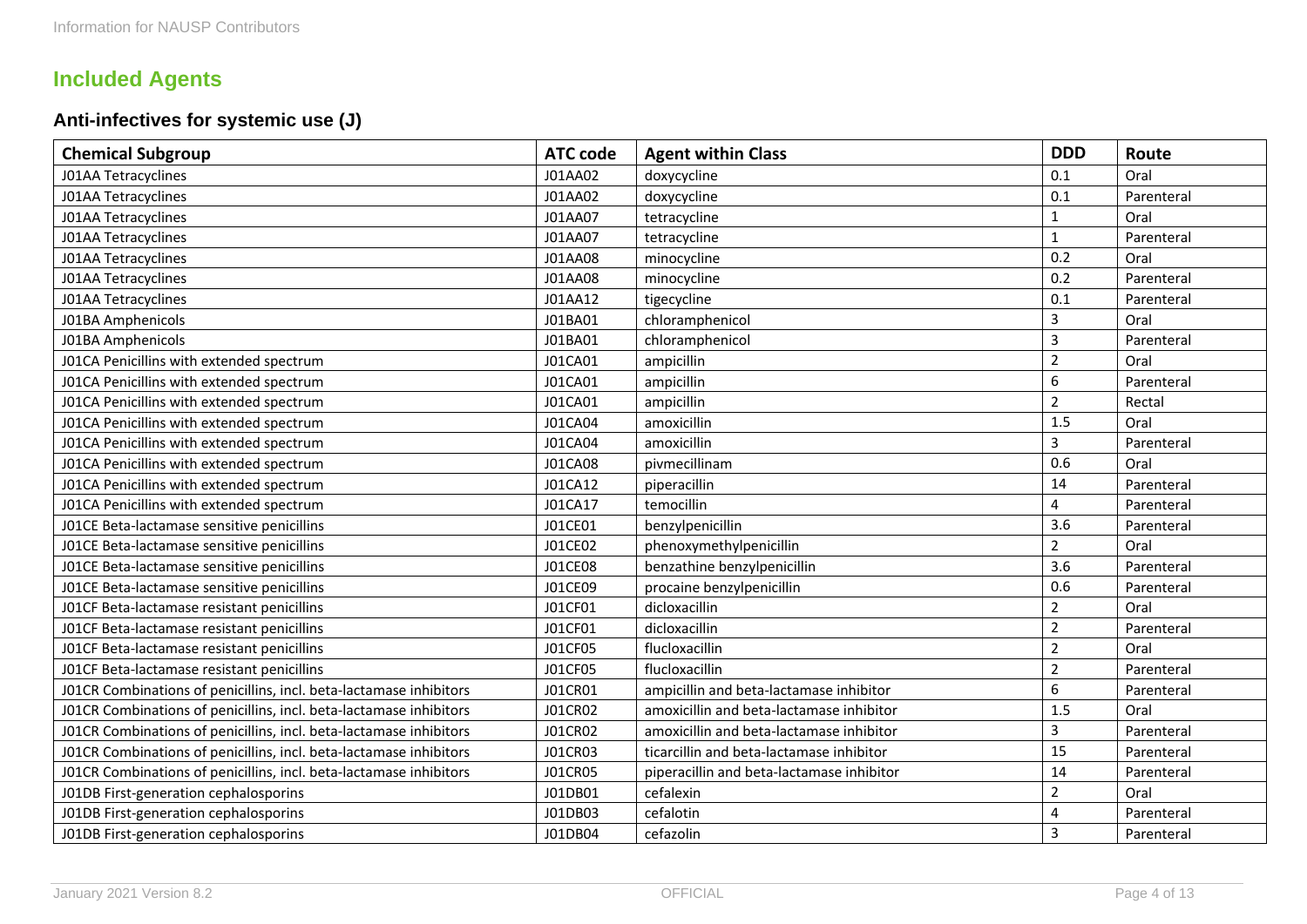| J01DC Second-generation cephalosporins                                 | J01DC01 | cefoxitin                                | 6                   | Parenteral |
|------------------------------------------------------------------------|---------|------------------------------------------|---------------------|------------|
| J01DC Second-generation cephalosporins                                 | J01DC02 | cefuroxime                               | 0.5                 | Oral       |
| J01DC Second-generation cephalosporins                                 | J01DC02 | cefuroxime                               | 3                   | Parenteral |
| J01DC Second-generation cephalosporins                                 | J01DC03 | cefamandole                              | 6                   | Parenteral |
| J01DC Second-generation cephalosporins                                 | J01DC04 | cefaclor                                 | $\mathbf{1}$        | Oral       |
| J01DC Second-generation cephalosporins                                 | J01DC05 | cefotetan                                | 4                   | Parenteral |
| J01DD Third-generation cephalosporins                                  | J01DD01 | cefotaxime                               | 4                   | Parenteral |
| J01DD Third-generation cephalosporins                                  | J01DD02 | ceftazidime                              | 4                   | Parenteral |
| J01DD Third-generation cephalosporins                                  | J01DD04 | ceftriaxone                              | $\overline{2}$      | Parenteral |
| J01DD Third-generation cephalosporins                                  | J01DD08 | cefixime                                 | 0.4                 | Oral       |
| J01DD Third-generation cephalosporins                                  | J01DD52 | ceftazidime and beta-lactamase inhibitor | 6                   | Parenteral |
| J01DE Fourth-generation cephalosporins                                 | J01DE01 | cefepime                                 | 4                   | Parenteral |
| J01DE Fourth-generation cephalosporins                                 | J01DE02 | cefpirome                                | 4                   | Parenteral |
| J01DF Monobactams                                                      | J01DF01 | aztreonam                                | 0.225               | Inhalation |
| J01DF Monobactams                                                      | J01DF01 | aztreonam                                | 4                   | Parenteral |
| J01DH Carbapenems                                                      | J01DH02 | meropenem                                | 3                   | Parenteral |
| J01DH Carbapenems                                                      | J01DH03 | ertapenem                                | $\mathbf{1}$        | Parenteral |
| J01DH Carbapenems                                                      | J01DH04 | doripenem                                | 1.5                 | Parenteral |
| J01DH Carbapenems                                                      | J01DH51 | imipenem and cilastatin                  | $\overline{2}$      | Parenteral |
| J01DH Carbapenems                                                      | J01DH52 | meropenem and vaborbactam                | 3                   | Parenteral |
| J01DI Other cephalosporins and penems                                  | J01DI02 | ceftaroline fosamil                      | 1.2                 | Parenteral |
| J01DI Other cephalosporins and penems                                  | J01DI03 | faropenem                                | 0.75                | Oral       |
| J01DI Other cephalosporins and penems                                  | J01DI54 | ceftolozane and beta-lactamase inhibitor | 3                   | Parenteral |
| J01EA Trimethoprim and derivatives                                     | J01EA01 | trimethoprim                             | 0.4                 | Oral       |
| J01EA Trimethoprim and derivatives                                     | J01EA01 | trimethoprim                             | 0.4                 | Parenteral |
| J01EC Intermediate-acting sulfonamides                                 | J01EC02 | sulfadiazine                             | 0.6                 | Oral       |
| J01EC Intermediate-acting sulfonamides                                 | J01EC01 | sulfamethoxazole                         | $\overline{2}$      | Oral       |
| J01EE Combinations of sulfonamides and trimethoprim, incl. derivatives | J01EE01 | sulfamethoxazole and trimethoprim        | $1.92$ <sup>#</sup> | Oral       |
| J01EE Combinations of sulfonamides and trimethoprim, incl. derivatives | J01EE01 | sulfamethoxazole and trimethoprim        | $1.92*$             | Parenteral |
| J01FA Macrolides                                                       | J01FA01 | erythromycin                             | 1                   | Oral       |
| J01FA Macrolides                                                       | J01FA01 | erythromycin                             | $\overline{2}$      | Oral       |
| J01FA Macrolides                                                       | J01FA01 | erythromycin                             | $\mathbf{1}$        | Parenteral |
| J01FA Macrolides                                                       | J01FA02 | spiramycin                               | 3                   | Oral       |
| J01FA Macrolides                                                       | J01FA06 | roxithromycin                            | 0.3                 | Oral       |
| J01FA Macrolides                                                       | J01FA09 | clarithromycin                           | 0.5                 | Oral       |
| J01FA Macrolides                                                       | J01FA09 | clarithromycin                           | $\mathbf{1}$        | Parenteral |
| J01FA Macrolides                                                       | J01FA10 | azithromycin                             | 0.3                 | Oral       |
| <b>JO1FA Macrolides</b>                                                | J01FA10 | azithromycin                             | 0.5                 | Parenteral |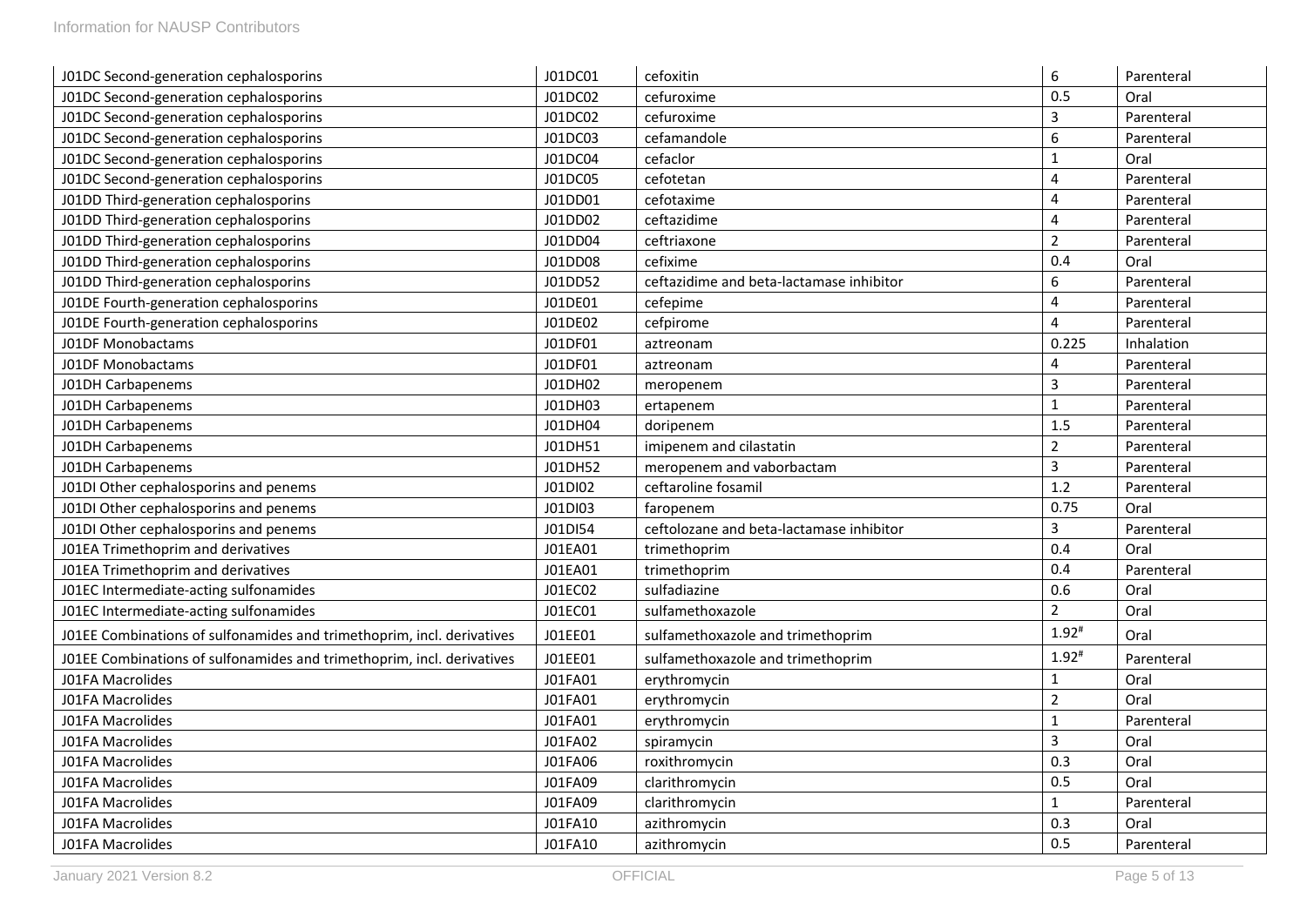| J01FA Macrolides                  | J01FA15 | telithromycin             | 0.8            | Oral                  |
|-----------------------------------|---------|---------------------------|----------------|-----------------------|
| J01FF Lincosamides                | J01FF01 | clindamycin               | 1.2            | Oral                  |
| J01FF Lincosamides                | J01FF01 | clindamycin               | 1.8            | Parenteral            |
| J01FF Lincosamides                | J01FF02 | lincomycin                | 1.8            | Oral                  |
| J01FF Lincosamides                | J01FF02 | lincomycin                | 1.8            | Parenteral            |
| J01FG Streptogramins              | J01FG01 | pristinamycin             | $\overline{2}$ | Oral                  |
| J01FG Streptogramins              | J01FG02 | quinupristin/dalfopristin | 1.5            | Parenteral            |
| J01GA Streptomycins               | J01GA01 | streptomycin              | $\mathbf{1}$   | Parenteral            |
| J01GB Other aminoglycosides       | J01GB01 | tobramycin                | 0.112          | Inhalation (powder)   |
| J01GB Other aminoglycosides       | J01GB01 | tobramycin                | 0.3            | Inhalation (solution) |
| J01GB Other aminoglycosides       | J01GB01 | tobramycin                | 0.24           | Parenteral            |
| J01GB Other aminoglycosides       | J01GB03 | gentamicin                | 0.24           | Parenteral            |
| J01GB Other aminoglycosides       | J01GB04 | kanamycin                 | $\mathbf{1}$   | Parenteral            |
| J01GB Other aminoglycosides       | J01GB05 | neomycin                  | $\mathbf{1}$   | Oral                  |
| J01GB Other aminoglycosides       | J01GB06 | amikacin                  | $\mathbf{1}$   | Parenteral            |
| J01MA Fluoroquinolones            | J01MA01 | ofloxacin                 | 0.4            | Oral                  |
| J01MA Fluoroquinolones            | J01MA01 | ofloxacin                 | 0.4            | Parenteral            |
| J01MA Fluoroquinolones            | J01MA02 | ciprofloxacin             | $\mathbf{1}$   | Oral                  |
| J01MA Fluoroquinolones            | J01MA02 | ciprofloxacin             | 0.8            | Parenteral            |
| J01MA Fluoroquinolones            | J01MA06 | norfloxacin               | 0.8            | Oral                  |
| J01MA Fluoroquinolones            | J01MA12 | levofloxacin              | 0.24           | Inhalation (solution) |
| J01MA Fluoroquinolones            | J01MA12 | levofloxacin              | 0.5            | Oral                  |
| J01MA Fluoroquinolones            | J01MA12 | levofloxacin              | 0.5            | Parenteral            |
| J01MA Fluoroquinolones            | J01MA14 | moxifloxacin              | 0.4            | Oral                  |
| J01MA Fluoroquinolones            | J01MA14 | moxifloxacin              | 0.4            | Parenteral            |
| J01MA Fluoroquinolones            | J01MA16 | gatifloxacin              | 0.4            | Oral                  |
| J01MA Fluoroquinolones            | J01MA16 | gatifloxacin              | 0.4            | Parenteral            |
| J01XA Glycopeptide antibacterials | J01XA03 | telavancin                | $0.75^{#}$     | Parenteral            |
| J01XA Glycopeptide antibacterials | J01XA01 | vancomycin                | $\overline{2}$ | Parenteral            |
| J01XA Glycopeptide antibacterials | J01XA02 | teicoplanin               | 0.4            | Parenteral            |
| J01XA Glycopeptide antibacterials | J01XA04 | dalbavancin               | 1.5            | Parenteral            |
| J01XA Glycopeptide antibacterials | J01XA05 | oritavancin               | $1.2^{#}$      | Parenteral            |
| J01XB Polymyxins                  | J01XB01 | colistin                  | 3 MU           | Inhalation (powder)   |
| J01XB Polymyxins                  | J01XB01 | colistin                  | 3 MU           | Inhalation (solution) |
| J01XB Polymyxins                  | J01XB01 | colistin                  | 9 MU           | Parenteral            |
| J01XB Polymyxins                  | J01XB02 | polymyxin B               | 0.15           | Parenteral            |
| J01XC Steroid antibacterials      | J01XC01 | fusidic acid              | 1.5            | Oral                  |
| J01XD Imidazole derivatives       | J01XC01 | fusidic acid              | 1.5            | Parenteral            |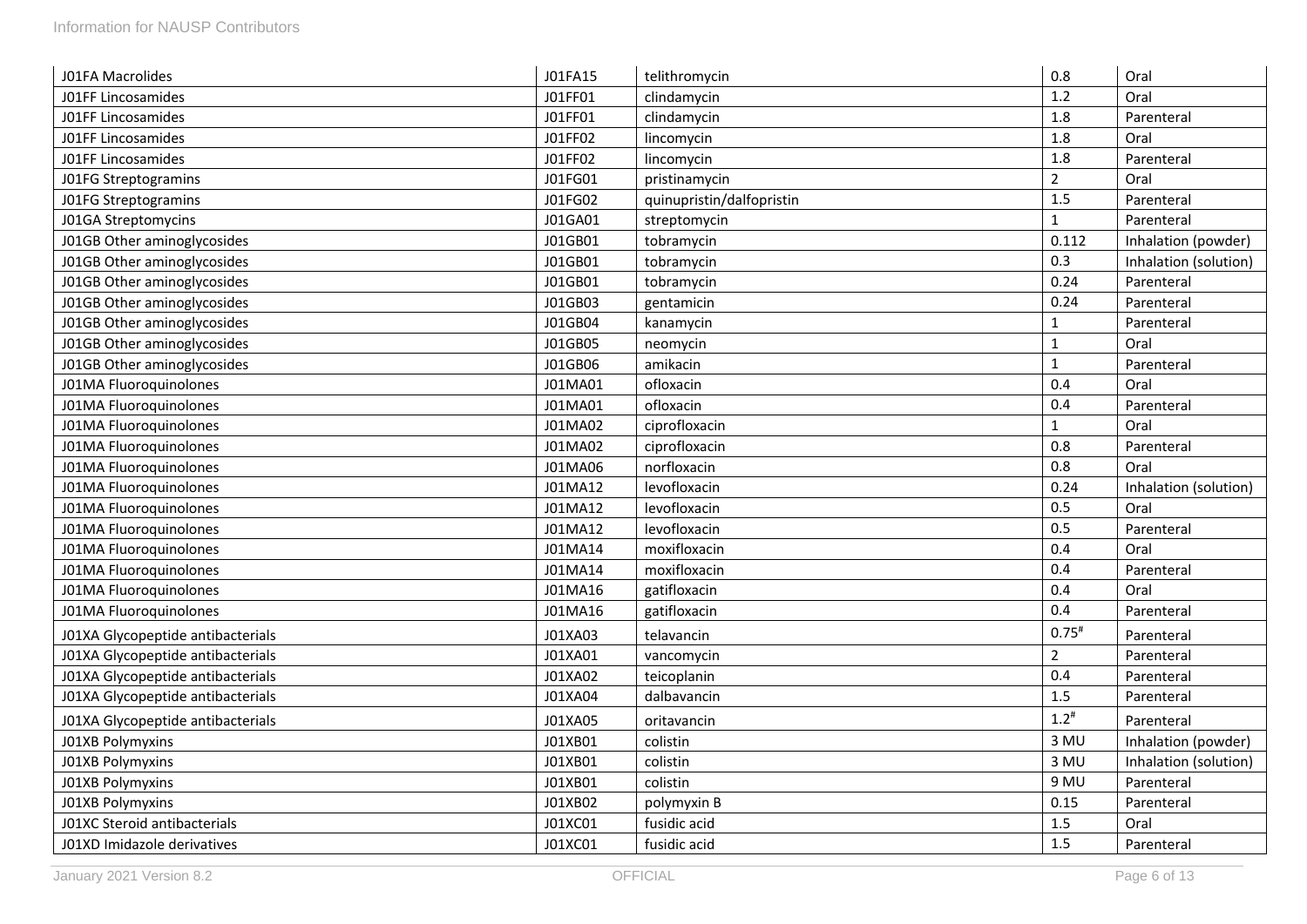| J01XD Imidazole derivatives               | J01XD01        | metronidazole               | 1.5          | Parenteral |
|-------------------------------------------|----------------|-----------------------------|--------------|------------|
| J01XE Nitrofuran derivatives              | J01XE01        | nitrofurantoin              | 0.2          | Oral       |
| J01XX Other antibacterials                | J01XX01        | fosfomycin                  | 3            | Oral       |
| J01XX Other antibacterials                | J01XX01        | fosfomycin                  | 8            | Parenteral |
| J01XX Other antibacterials                | J01XX08        | linezolid                   | 1.2          | Oral       |
| J01XX Other antibacterials                | J01XX08        | linezolid                   | 1.2          | Parenteral |
| J01XX Other antibacterials                | J01XX09        | daptomycin                  | 0.28         | Parenteral |
| J01XX Other antibacterials                | J01XX11        | tedizolid                   | 0.2          | Oral       |
| J01XX Other antibacterials                | J01XX11        | tedizolid                   | 0.2          | Parenteral |
| J01XX Other antibacterials                | J01XX96        | gentamicin and vancomycin   | $1*$         | Implant    |
| J01XX Other antibacterials                | J01XX98        | gentamicin                  | $0.24*$      | Implant    |
| J01XX Other antibacterials                | J01XX99        | gentamicin and clindamycin  | $1^\ast$     | Implant    |
| J02AA Antibiotics                         | J02AA03        | amphotericin, liposomal     | $0.21^{#}$   | Parenteral |
| J02AA Antibiotics                         | J02AA04        | amphotericin, lipid complex | $0.035^{#}$  | Parenteral |
| J02AB Imidazole derivatives               | J02AB02        | ketoconazole                | 0.2          | Oral       |
| J02AC Triazole derivatives                | J02AC01        | fluconazole                 | 0.2          | Oral       |
| J02AC Triazole derivatives                | J02AC01        | fluconazole                 | 0.2          | Parenteral |
| J02AC Triazole derivatives                | J02AC02        | itraconazole                | 0.2          | Oral       |
| J02AC Triazole derivatives                | J02AC02        | itraconazole                | 0.2          | Parenteral |
| J02AC Triazole derivatives                | J02AC03        | voriconazole                | 0.4          | Oral       |
| J02AC Triazole derivatives                | J02AC03        | voriconazole                | 0.4          | Parenteral |
| J02AC Triazole derivatives                | J02AC04        | posaconazole                | 0.3          | Oral       |
| J02AC Triazole derivatives                | J02AC04        | posaconazole                | 0.3          | Parenteral |
| J02AC Triazole derivatives                | <b>JO2AC05</b> | isavuconazole               | 0.2          | Oral       |
| J02AC Triazole derivatives                | <b>JO2AC05</b> | isavuconazole               | 0.2          | Parenteral |
| J02AX Other antimycotics for systemic use | J02AX01        | flucytosine                 | 10           | Oral       |
| J02AX Other antimycotics for systemic use | J02AX01        | flucytosine                 | 10           | Parenteral |
| J02AX Other antimycotics for systemic use | J02AX04        | caspofungin                 | 0.05         | Parenteral |
| J02AX Other antimycotics for systemic use | J02AX05        | micafungin                  | 0.1          | Parenteral |
| J02AX Other antimycotics for systemic use | J02AX06        | anidulafungin               | 0.1          | Parenteral |
| J04AA Aminosalicylic acid and derivatives | J04AA01        | 4-aminosalicylic acid       | 12           | Oral       |
| J04AB Antibiotics                         | J04AB01        | cycloserine                 | 0.75         | Oral       |
| J04AB Antibiotics                         | J04AB03        | rifamycin                   | 0.6          | Parenteral |
| J04AB Antibiotics                         | J04AB04        | rifabutin                   | 0.15         | Oral       |
| J04AB Antibiotics                         | J04AB30        | capreomycin                 | $\mathbf{1}$ | Parenteral |
| J04AB Antibiotics                         | J04AB02        | rifampicin                  | 0.6          | Oral       |
| J04AB Antibiotics                         | J04AB02        | rifampicin                  | 0.6          | Parenteral |
| J04AC Hydrazides                          | J04AC01        | isoniazid                   | 0.3          | Oral       |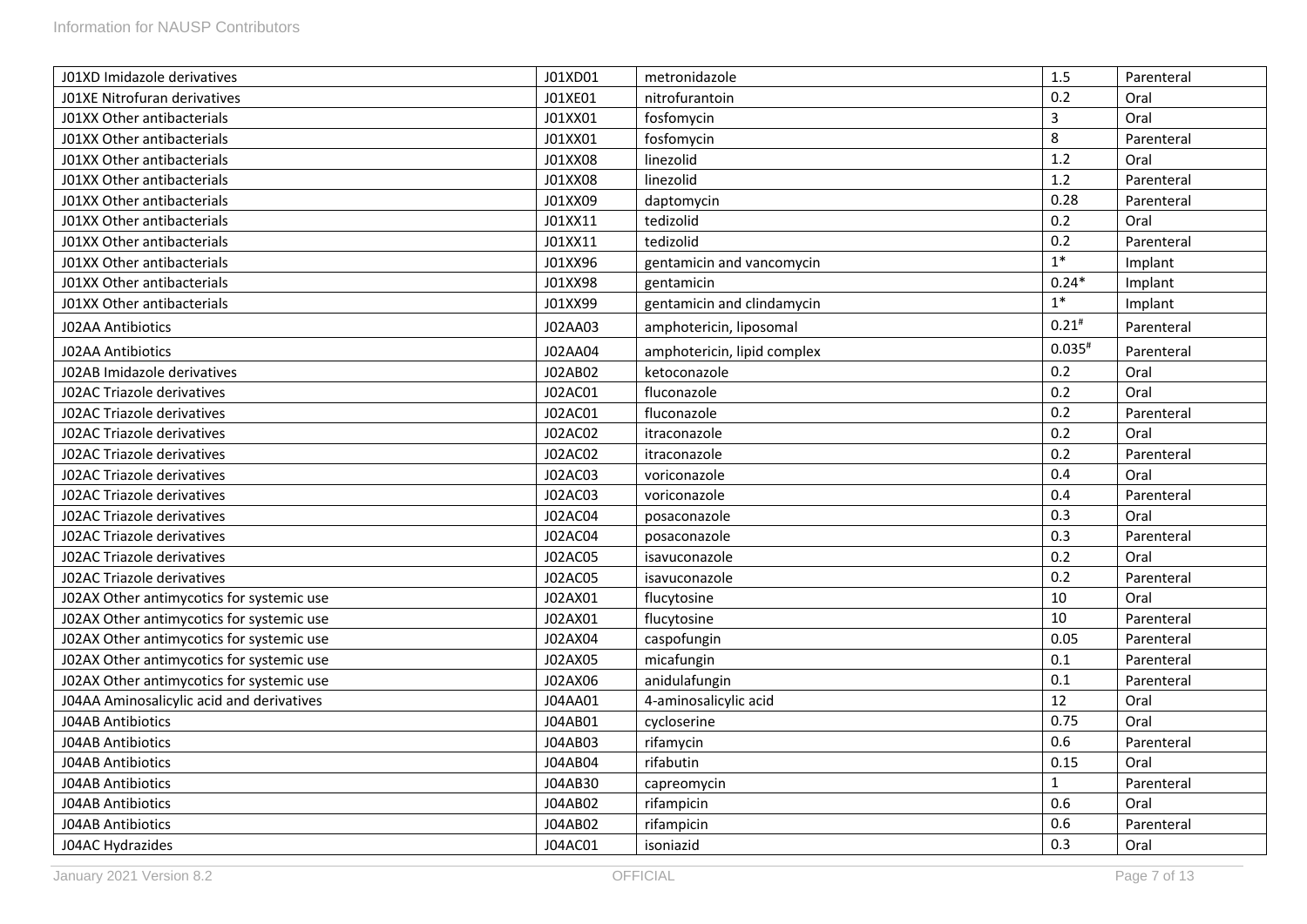| J04AC Hydrazides                                                         | J04AC01        | isoniazid             | 0.3            | Parenteral |
|--------------------------------------------------------------------------|----------------|-----------------------|----------------|------------|
| J04AK Other drugs for treatment of tuberculosis                          | J04AK01        | pyrazinamide          | 1.5            | Oral       |
| J04AK Other drugs for treatment of tuberculosis                          | J04AK02        | ethambutol            | 1.2            | Oral       |
| J04AK Other drugs for treatment of tuberculosis                          | J04AK02        | ethambutol            | 1.2            | Parenteral |
| J04AK Other drugs for treatment of tuberculosis                          | <b>J04AK05</b> | bedaguiline           | 0.086          | Oral       |
| J04AK Other drugs for treatment of tuberculosis                          | <b>J04AK06</b> | delamanid             | 0.2            | Oral       |
| J04BA Drugs for treatment of lepra                                       | J04BA01        | clofazimine           | 0.1            | Oral       |
| J04BA Drugs for treatment of lepra                                       | J04BA02        | dapsone               | 0.050          | Oral       |
| J05AB Nucleosides and nucleotides excl. reverse transcriptase inhibitors | J05AB01        | aciclovir             | 4              | Oral       |
| J05AB Nucleosides and nucleotides excl. reverse transcriptase inhibitors | J05AB01        | aciclovir             | $\overline{4}$ | Parenteral |
| J05AB Nucleosides and nucleotides excl. reverse transcriptase inhibitors | J05AB06        | ganciclovir           | $\overline{3}$ | Oral       |
| J05AB Nucleosides and nucleotides excl. reverse transcriptase inhibitors | J05AB06        | ganciclovir           | 0.5            | Parenteral |
| J05AB Nucleosides and nucleotides excl. reverse transcriptase inhibitors | J05AB09        | famciclovir           | 0.75           | Oral       |
| J05AB Nucleosides and nucleotides excl. reverse transcriptase inhibitors | J05AB11        | valaciclovir          | $\overline{3}$ | Oral       |
| J05AB Nucleosides and nucleotides excl. reverse transcriptase inhibitors | J05AB12        | cidofovir             | 0.025          | Parenteral |
| J05AB Nucleosides and nucleotides excl. reverse transcriptase inhibitors | J05AB14        | valganciclovir        | 0.9            | Oral       |
| J05AD Phosphonic acid derivatives                                        | J05AD01        | foscarnet             | 6.5            | Parenteral |
| JO5AE Protease inhibitors                                                | J05AE01        | saquinavir            | 1.8            | Oral       |
| JO5AE Protease inhibitors                                                | J05AE02        | indinavir             | 2.4            | Oral       |
| JO5AE Protease inhibitors                                                | J05AE03        | ritonavir             | 1.2            | Oral       |
| J05AE Protease inhibitors                                                | <b>JO5AE04</b> | nelfinavir            | 2.25           | Oral       |
| J05AE Protease inhibitors                                                | J05AE05        | amprenavir            | 1.2            | Oral       |
| J05AE Protease inhibitors                                                | J05AE07        | fosamprenavir         | 1.4            | Oral       |
| J05AE Protease inhibitors                                                | <b>JO5AE08</b> | atazanavir            | 0.3            | Oral       |
| J05AE Protease inhibitors                                                | J05AE09        | tipranavir            | $\mathbf{1}$   | Oral       |
| J05AE Protease inhibitors                                                | J05AE10        | darunavir             | 1.2            | Oral       |
| J05AF Nucleoside and nucleotide reverse transcriptase inhibitors         | J05AF01        | zidovudine            | 0.6            | Oral       |
| J05AF Nucleoside and nucleotide reverse transcriptase inhibitors         | J05AF01        | zidovudine            | 0.6            | Parenteral |
| J05AF Nucleoside and nucleotide reverse transcriptase inhibitors         | J05AF02        | didanosine            | 0.4            | Oral       |
| J05AF Nucleoside and nucleotide reverse transcriptase inhibitors         | J05AF04        | stavudine             | 0.080          | Oral       |
| J05AF Nucleoside and nucleotide reverse transcriptase inhibitors         | J05AF05        | lamivudine            | 0.3            | Oral       |
| J05AF Nucleoside and nucleotide reverse transcriptase inhibitors         | J05AF06        | abacavir              | 0.6            | Oral       |
| J05AF Nucleoside and nucleotide reverse transcriptase inhibitors         | J05AF07        | tenofovir disoproxil  | 0.245          | Oral       |
| J05AF Nucleoside and nucleotide reverse transcriptase inhibitors         | <b>J05AF08</b> | adefovir dipivoxil    | 0.010          | Oral       |
| J05AF Nucleoside and nucleotide reverse transcriptase inhibitors         | J05AF09        | emtricitabine         | 0.2            | Oral       |
| J05AF Nucleoside and nucleotide reverse transcriptase inhibitors         | J05AF10        | entecavir             | 0.0005         | Oral       |
| J05AF Nucleoside and nucleotide reverse transcriptase inhibitors         | J05AF11        | telbivudine           | 0.6            | Oral       |
| J05AF Nucleoside and nucleotide reverse transcriptase inhibitors         | J05AF13        | tenofovir alafenamide | 0.025          | Oral       |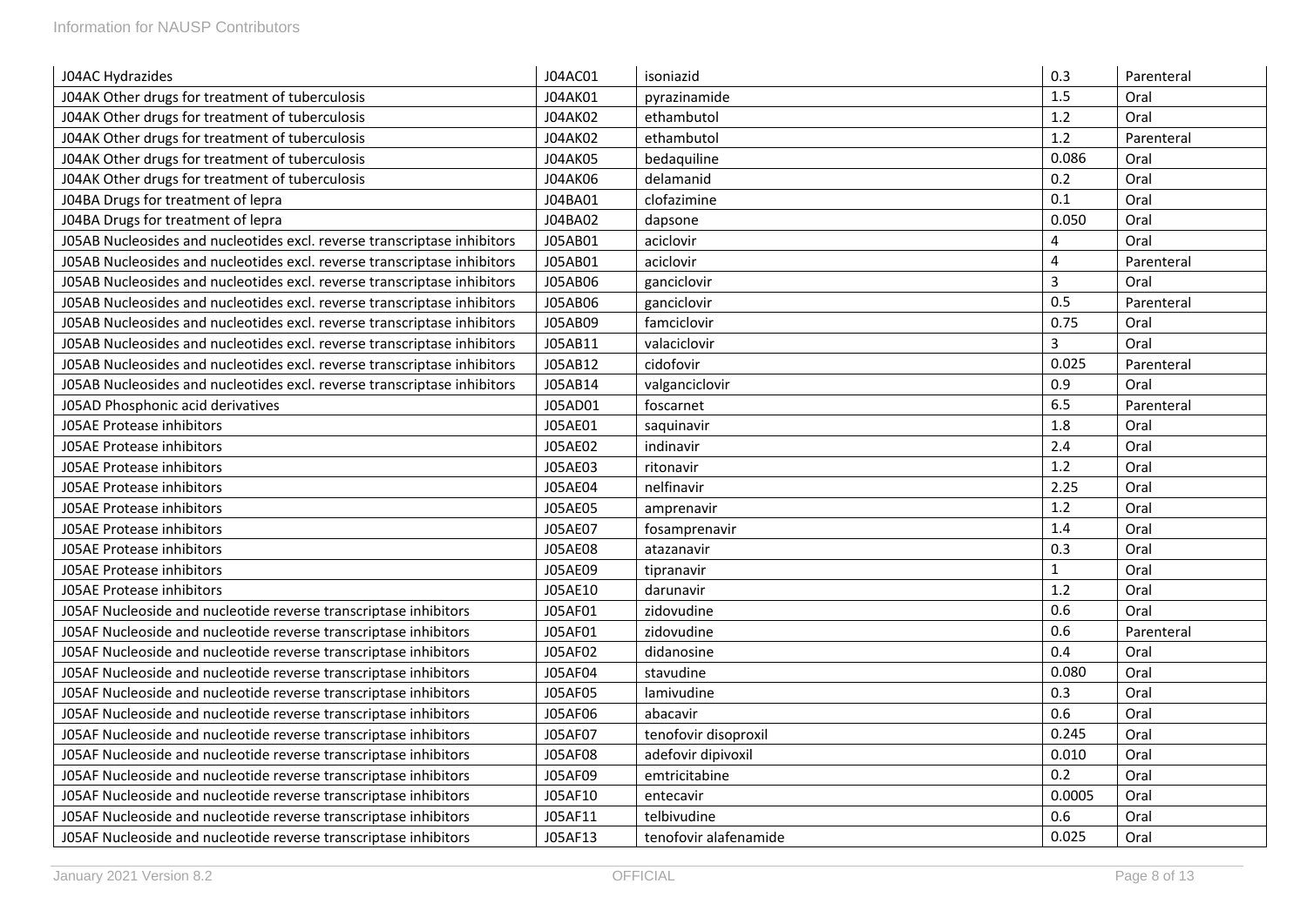| J05AG Non-nucleoside reverse transcriptase inhibitors | J05AG01        | nevirapine                                                     | 0.4                 | Oral                  |
|-------------------------------------------------------|----------------|----------------------------------------------------------------|---------------------|-----------------------|
| J05AG Non-nucleoside reverse transcriptase inhibitors | <b>J05AG03</b> | efavirenz                                                      | 0.6                 | Oral                  |
| J05AG Non-nucleoside reverse transcriptase inhibitors | <b>J05AG04</b> | etravirine                                                     | 0.4                 | Oral                  |
| J05AG Non-nucleoside reverse transcriptase inhibitors | <b>J05AG05</b> | rilpivirine                                                    | 0.025               | Oral                  |
| J05AH Neuraminidase inhibitors                        | J05AH01        | zanamivir                                                      | 0.02                | Inhalation (powder)   |
| J05AH Neuraminidase inhibitors                        | J05AH02        | oseltamivir                                                    | 0.15                | Oral                  |
| J05AH Neuraminidase inhibitors                        | <b>J05AH03</b> | peramivir                                                      | 0.6                 | Parenteral            |
| J05AP Antivirals for treatment of HCV infections      | J05AP01        | ribavirin                                                      | 6                   | Inhalation (solution) |
| J05AP Antivirals for treatment of HCV infections      | J05AP01        | ribavirin                                                      | $\mathbf{1}$        | Oral                  |
| J05AP Antivirals for treatment of HCV infections      | J05AP02        | telaprevir                                                     | 2.25                | Oral                  |
| J05AP Antivirals for treatment of HCV infections      | J05AP03        | boceprevir                                                     | 2.4                 | Oral                  |
| J05AP Antivirals for treatment of HCV infections      | J05AP05        | simeprevir                                                     | 0.15                | Oral                  |
| J05AP Antivirals for treatment of HCV infections      | J05AP07        | daclatasvir                                                    | 0.06                | Oral                  |
| J05AP Antivirals for treatment of HCV infections      | J05AP08        | sofosbuvir                                                     | 0.4                 | Oral                  |
| J05AP Antivirals for treatment of HCV infections      | J05AP54        | elbasvir and grazoprevir                                       | ş                   | Oral                  |
| J05AP Antivirals for treatment of HCV infections      | J05AP55        | sofosbuvir and velpatasvir                                     | $0.5^{#}$           | Oral                  |
| J05AP Antivirals for treatment of HCV infections      | J05AP56        | sofosbuvir, velpatasvir, voxilaprevir                          | 0.6                 | Oral                  |
| J05AP Antivirals for treatment of HCV infections      | J05AP57        | glecaprevir and pibrentasvir                                   | $0.42*$             | Oral                  |
| J05AR Antivirals for HIV infections, combinations     | J05AR01        | zidovudine and lamivudine                                      | $0.9*$              | Oral                  |
| J05AR Antivirals for HIV infections, combinations     | <b>J05AR02</b> | lamivudine and abacavir                                        | $0.9^{#}$           | Oral                  |
| J05AR Antivirals for HIV infections, combinations     | J05AR03        | tenofovir disoproxil and emtricitabine                         | $1.0^{#}$           | Oral                  |
| J05AR Antivirals for HIV infections, combinations     | <b>J05AR06</b> | emtricitabine, tenofovir disoproxil, efavirenz                 | $1.1^{#}$           | Oral                  |
| J05AR Antivirals for HIV infections, combinations     | <b>J05AR08</b> | emtricitabine, tenofovir disoproxil, rilpivirine               | $0.525*$            | Oral                  |
| J05AR Antivirals for HIV infections, combinations     | J05AR09        | emtricitabine, tenofovir disoproxil, elvitegravir, cobicistat  | $0.8^{#}$           | Oral                  |
| J05AR Antivirals for HIV infections, combinations     | J05AR10        | lopinavir and ritonavir                                        | $1.0^{\#}$          | Oral                  |
| J05AR Antivirals for HIV infections, combinations     | J05AR11        | lamivudine, tenofovir disoproxil and efavirenz                 | ş                   | Oral                  |
| J05AR Antivirals for HIV infections, combinations     | J05AR13        | lamivudine, abacavir and dolutegravir                          | $0.95*$             | Oral                  |
| J05AR Antivirals for HIV infections, combinations     | J05AR14        | darunavir and cobicistat                                       | $0.8^{#}$           | Oral                  |
| J05AR Antivirals for HIV infections, combinations     | J05AR15        | atazanavir and cobicistat                                      | $0.3*$              | Oral                  |
| J05AR Antivirals for HIV infections, combinations     | J05AR17        | emtricitabine and tenofovir alafenamide                        | $0.21$ #            | Oral                  |
| J05AR Antivirals for HIV infections, combinations     | J05AR18        | emtricitabine, tenofovir alafenamide, elvitegravir, cobicistat | $0.36^{#}$          | Oral                  |
| J05AR Antivirals for HIV infections, combinations     | J05AR19        | emtricitabine, tenofovir alafenamide, rilpivirine              | $0.25^{#}$          | Oral                  |
| J05AR Antivirals for HIV infections, combinations     | J05AR20        | emtricitabine, tenofovir alafenamide, bictegravir              | $0.275$ #           | Oral                  |
| J05AR Antivirals for HIV infections, combinations     | J05AR21        | dolutegravir and rilpivirine                                   | 0.075               | Oral                  |
| J05AR Antivirals for HIV infections, combinations     | J05AR22        | emtricitabine, tenofovir alafenamide, darunavir, cobicistat    | $1.01$ <sup>#</sup> | Oral                  |
| J05AR Antivirals for HIV infections, combinations     | J05AR25        | lamivudine and dolutegravir                                    | $0.35*$             | Oral                  |
| J05AR Antivirals for HIV infections, combinations     | J05AR27        | lamivudine, tenofovir disoproxil, dolutegravir                 | $0.55$ <sup>#</sup> | Oral                  |
| <b>JO5AX Other antivirals</b>                         | J05AX07        | enfuvirtide                                                    | 0.18                | Parenteral            |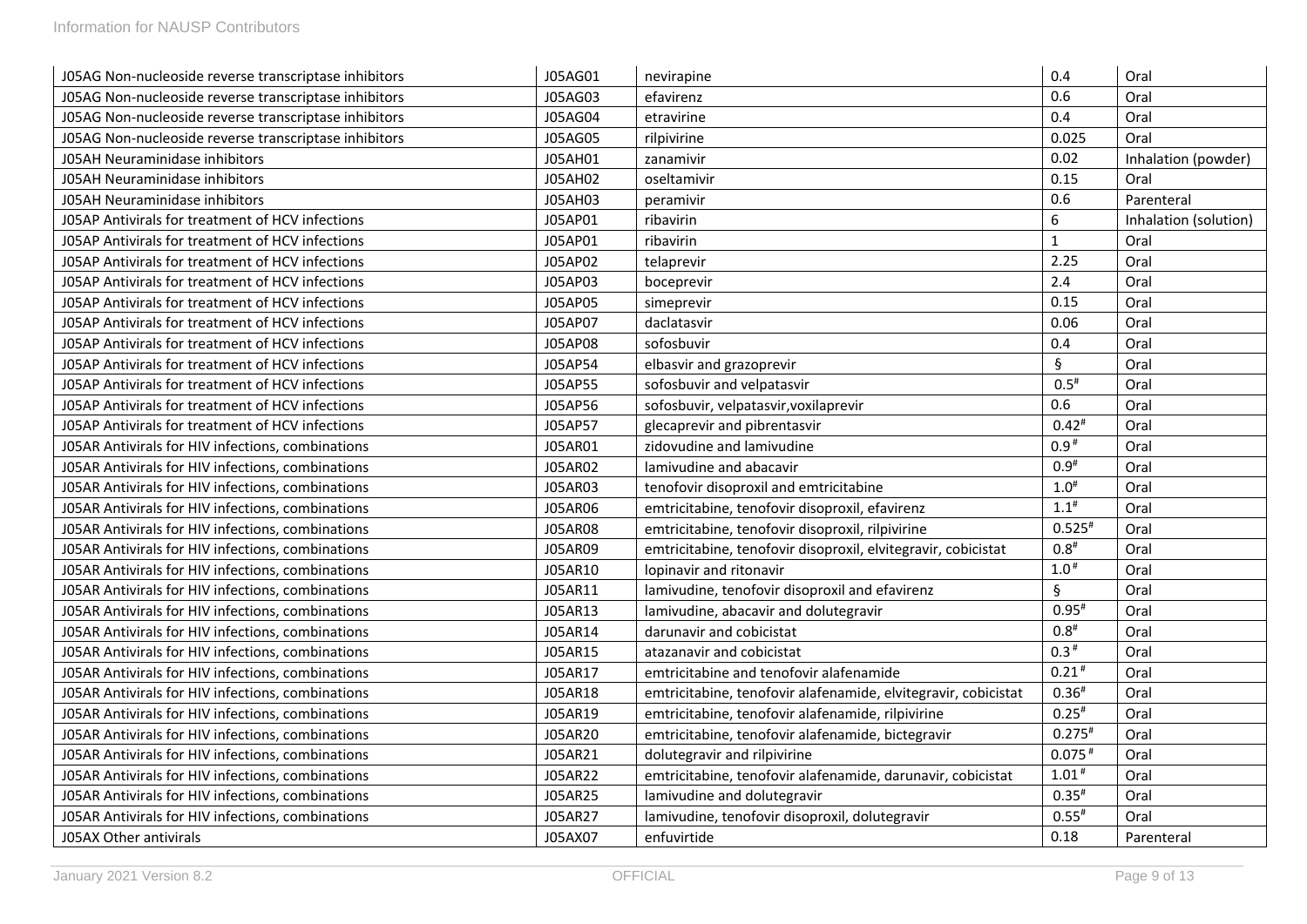| J05AX Other antivirals   | J05AX09 | maraviroc    | 0.6    | Oral       |
|--------------------------|---------|--------------|--------|------------|
| J05AX Other antivirals   | J05AX18 | letermovir   | 0.48   | Oral       |
| l J05AX Other antivirals | J05AX98 | molnupiravir | $1.6*$ | Oral       |
| l J05AX Other antivirals | J05AX99 | remdesivir   | 0.1    | Parenteral |

# DDD assigned by NAUSP; MU = Million Units

#### **Alimentary tract and metabolism (A)**

|                                                               | <b>ATC</b> |                           | <b>DDD</b> |       |
|---------------------------------------------------------------|------------|---------------------------|------------|-------|
| <b>Chemical Subgroup</b>                                      | code       | <b>Agent within Class</b> |            | Route |
| A01AB Antiinfectives and antiseptics for local oral treatment | A01AB04    | amphotericin B            | 0.04       | Oral  |
| A01AB Antiinfectives and antiseptics for local oral treatment | A01AB08    | griseofulvin              |            | Oral  |
| A01AB Antiinfectives and antiseptics for local oral treatment | A01AB09    | miconazole                | 0.2        | Oral  |
| <b>A07AA Antibiotics</b>                                      | A07AA06    | paromomycin               |            | Oral  |
| <b>A07AA Antibiotics</b>                                      | A07AA09    | vancomycin                |            | Oral  |
| <b>A07AA Antibiotics</b>                                      | A07AA11    | rifaximin                 | 0.6        | Oral  |
| <b>A07AA Antibiotics</b>                                      | A07AA12    | fidaxomicin               | 0.4        | Oral  |

#### **Dermatologicals (D)**

|                                          | <b>ATC</b> |                                           |            |         |
|------------------------------------------|------------|-------------------------------------------|------------|---------|
| <b>Chemical Subgroup</b>                 | code       | <b>Agent within Class</b>                 | <b>DDD</b> | Route   |
| <b>D01AA Antibiotics</b>                 | D01AA01    | nystatin                                  | n/a        | Topical |
| D01AC Imidazole and triazole derivatives | D01AC01    | clotrimazole                              | n/a        | Topical |
| D01AC Imidazole and triazole derivatives | D01AC02    | miconazole                                | n/a        | Topical |
| D01AC Imidazole and triazole derivatives | D01AC03    | econazole                                 | n/a        | Topical |
| D01AC Imidazole and triazole derivatives | D01AC08    | ketoconazole                              | n/a        | Topical |
| D01AC Imidazole and triazole derivatives | D01AC10    | bifonazole                                | n/a        | Topical |
| D01AC Imidazole and triazole derivatives | D01AC20    | imidazoles/triazoles with corticosteroids | n/a        | Topical |
| D01AC Imidazole and triazole derivatives | D01AC52    | miconazole, combinations                  | n/a        | Topical |
| D01AC Imidazole and triazole derivatives | D01AC60    | bifonazole, combinations                  | n/a        | Topical |
| D01AE Other antifungals for topical use  | D01AE14    | ciclopirox                                | n/a        | Topical |
| D01AE Other antifungals for topical use  | D01AE15    | terbinafine                               | n/a        | Topical |
| D01AE Other antifungals for topical use  | D01AE16    | amorolfine                                | n/a        | Topical |
| D01AE Other antifungals for topical use  | D01AE18    | tolnaftate                                | n/a        | Topical |
| D01BA Antifungals for systemic use       | D01BA01    | griseofulvin                              | 0.5        | Oral    |
| D01BA Antifungals for systemic use       | D01BA02    | terbinafine                               | 0.25       | Oral    |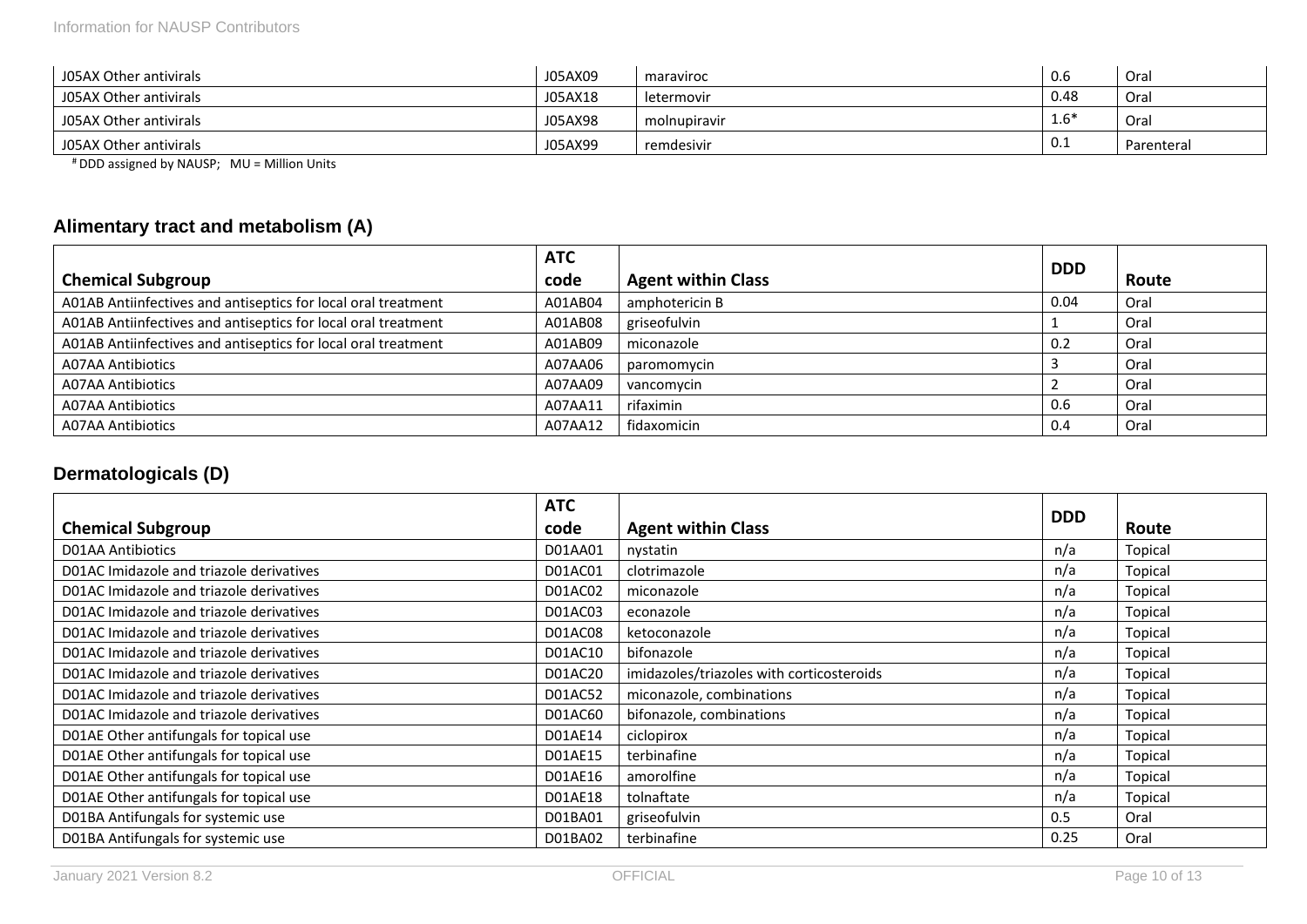| D06AX Other antibiotics for topical use                                 | D06AX01 | fusidic acid                  | n/a | Topical |
|-------------------------------------------------------------------------|---------|-------------------------------|-----|---------|
| D06AX Other antibiotics for topical use                                 | D06AX02 | chloramphenicol               | n/a | Topical |
| D06AX Other antibiotics for topical use                                 | D06AX09 | mupirocin                     | n/a | Topical |
| D06BA Sulfonamides                                                      | D06BA01 | silver sulfadiazine           | n/a | Topical |
| D06BA Sulfonamides                                                      | D06BA03 | mafenide                      | n/a | Topical |
| D06BB Antivirals                                                        | D06BB01 | idoxuridine                   | n/a | Topical |
| <b>DO6BB Antivirals</b>                                                 | D06BB03 | aciclovir                     | n/a | Topical |
| D06BB Antivirals                                                        | D06BB06 | penciclovir                   | n/a | Topical |
| D06BX Other chemotherapeutics                                           | D06BX01 | metronidazole                 | n/a | Topical |
| D07CB Corticosteroids, moderately potent, combinations with antibiotics | D07CB01 | triamcinolone and antibiotics | n/a | Topical |
| D10AF Antiinfectives for treatment of acne                              | D10AF01 | clindamycin                   | n/a | Topical |
| D11AX Other dermatologicals                                             | D11AX22 | ivermectin                    | n/a | Topical |

#### **Genito-urinary system (G)**

|                             | <b>ATC</b> |                           | <b>DDD</b> |         |
|-----------------------------|------------|---------------------------|------------|---------|
| <b>Chemical Subgroup</b>    | code       | <b>Agent within Class</b> |            | Route   |
| <b>G01AA Antibiotics</b>    | G01AA01    | nystatin                  | $0.1$ MU   | Vaginal |
| <b>G01AA Antibiotics</b>    | G01AA10    | clindamycin               | 0.1        | Vaginal |
| G01AF Imidazole derivatives | G01AF05    | econazole                 | 0.1        | Vaginal |
| G01AF Imidazole derivatives | G01AF01    | metronidazole             | 0.5        | Vaginal |
| G01AF Imidazole derivatives | G01AF02    | clotrimazole              | 0.1        | Vaginal |
| G01AF Imidazole derivatives | G01AF04    | miconazole                | 0.1        | Vaginal |

#### **Antiparasitic products, insecticides and repellents (P)**

|                                                          | <b>ATC</b> |                           | <b>DDD</b> |            |
|----------------------------------------------------------|------------|---------------------------|------------|------------|
| <b>Chemical Subgroup</b>                                 | code       | <b>Agent within Class</b> |            | Route      |
| P01AB Nitroimidazole derivatives                         | P01AB01    | metronidazole             |            | Oral       |
| P01AB Nitroimidazole derivatives                         | P01AB01    | metronidazole             |            | Rectal     |
| P01AB Nitroimidazole derivatives                         | P01AB02    | tinidazole                |            | Oral       |
| P01AB Nitroimidazole derivatives                         | P01AB02    | tinidazole                |            | Rectal     |
| P01AX Other agents against amoebiasis and other protozoa | P01AX06    | atovaguone                | 2.25       | Oral       |
| P01AX Other agents against amoebiasis and other protozoa | P01AX11    | nitazoxanide              |            | Oral       |
| P01BA Aminoquinolines                                    | P01BA03    | primaquine                | 0.015      | Oral       |
| P01BA Aminoquinolines                                    | P01BA07    | tafenoquine               | ঽ          | Oral       |
| P01BA Aminoquinolines                                    | P01BA01    | chloroquine               | 0.5        | Oral       |
| P01BA Aminoquinolines                                    | P01BA01    | chloroquine               | 0.5        | Parenteral |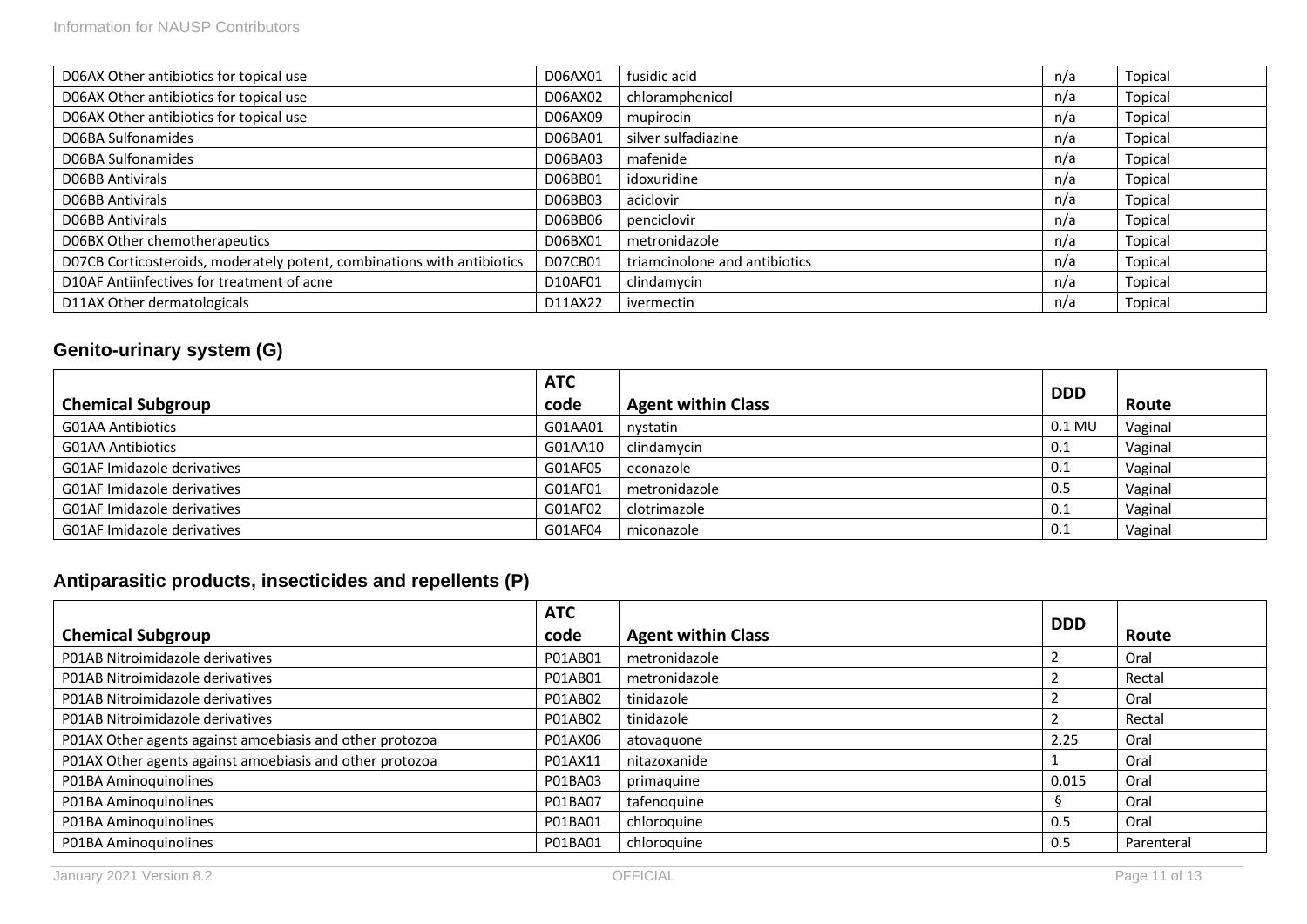| P01BA Aminoquinolines                              | P01BA02 | hydroxychloroquine          | 0.516        | Oral       |
|----------------------------------------------------|---------|-----------------------------|--------------|------------|
| P01BB Biguanides                                   | P01BB51 | proguanil, combinations     | Ş            | Oral       |
| P01BC Methanolquinolines                           | P01BC01 | quinine                     | 1.5          | Oral       |
| P01BC Methanolguinolines                           | P01BC01 | quinine                     | 1.5          | Parenteral |
| P01BC Methanolquinolines                           | P01BC02 | mefloquine                  | 1            | Oral       |
| P01BE Artemisinin and derivatives, plain           | P01BE01 | artemisinin                 | $\mathbf{1}$ | Oral       |
| P01BE Artemisinin and derivatives, plain           | P01BE02 | artemether                  | 0.28         | Oral       |
| P01BE Artemisinin and derivatives, plain           | P01BE02 | artemether                  | 0.12         | Parenteral |
| P01BE Artemisinin and derivatives, plain           | P01BE02 | artemether                  | 0.28         | Rectal     |
| P01BE Artemisinin and derivatives, plain           | P01BE03 | artesunate                  | 0.28         | Oral       |
| P01BE Artemisinin and derivatives, plain           | P01BE03 | artesunate                  | 0.28         | Parenteral |
| P01BE Artemisinin and derivatives, plain           | P01BE03 | artesunate                  | 0.28         | Rectal     |
| P01BF Artemisinin and derivatives, combinations    | P01BF01 | artemether and lumefantrine | 0.28         | Oral       |
| P02BA Quinoline derivatives and related substances | P02BA01 | praziquantel                | 3            | Oral       |
| PO2CA Benzimidazole derivatives                    | P02CA01 | mebendazole                 | 0.2          | Oral       |
| PO2CA Benzimidazole derivatives                    | P02CA03 | albendazole                 | 0.4          | Oral       |
| <b>PO2CF Avermectines</b>                          | P02CF01 | ivermectin                  | 0.012        | Oral       |
| P03AC Pyrethrines, incl. synthetic compounds       | P03AC04 | permethrin                  | n/a          | Topical    |
| P03AC Pyrethrines, incl. synthetic compounds       | P03AC51 | pyrethrum, combinations     | n/a          | Topical    |
| P03AX Other ectoparasiticides, incl. scabicides    | P03AX01 | benzyl benzoate             | n/a          | Topical    |
| P03AX Other ectoparasiticides, incl. scabicides    | P03AX03 | malathion                   | n/a          | Topical    |
| P03AX Other ectoparasiticides, incl. scabicides    | P03AX05 | dimeticone                  | n/a          | Topical    |
| P03AX Other ectoparasiticides, incl. scabicides    | P03AX06 | benzyl alcohol              | n/a          | Topical    |
| P03AX Other ectoparasiticides, incl. scabicides    | P03AX09 | crotamiton                  | n/a          | Topical    |

§ No DDD assigned by ATC or NAUSP

### **Sensory organs (S)**

| <b>Chemical Subgroup</b>             | <b>ATC</b><br>code | <b>Agent within Class</b> | <b>DDD</b> | Route   |
|--------------------------------------|--------------------|---------------------------|------------|---------|
| S01AA Antibiotics (ophthalmological) | S01AA01            | chloramphenicol           | n/a        | Topical |
| S01AA Antibiotics (ophthalmological) | S01AA07            | framycetin                | n/a        | Topical |
| S01AA Antibiotics (ophthalmological) | S01AA09            | tetracycline              | n/a        | Topical |
| S01AA Antibiotics (ophthalmological) | S01AA10            | natamycin                 | n/a        | Topical |
| S01AA Antibiotics (ophthalmological) | S01AA11            | gentamicin                | n/a        | Topical |
| S01AA Antibiotics (ophthalmological) | S01AA12            | tobramycin                | n/a        | Topical |
| S01AA Antibiotics (ophthalmological) | S01AA14            | benzylpenicillin          | n/a        | Topical |
| S01AA Antibiotics (ophthalmological) | S01AA21            | amikacin                  | n/a        | Topical |
| S01AA Antibiotics (ophthalmological) | S01AA26            | azithromycin              | n/a        | Topical |